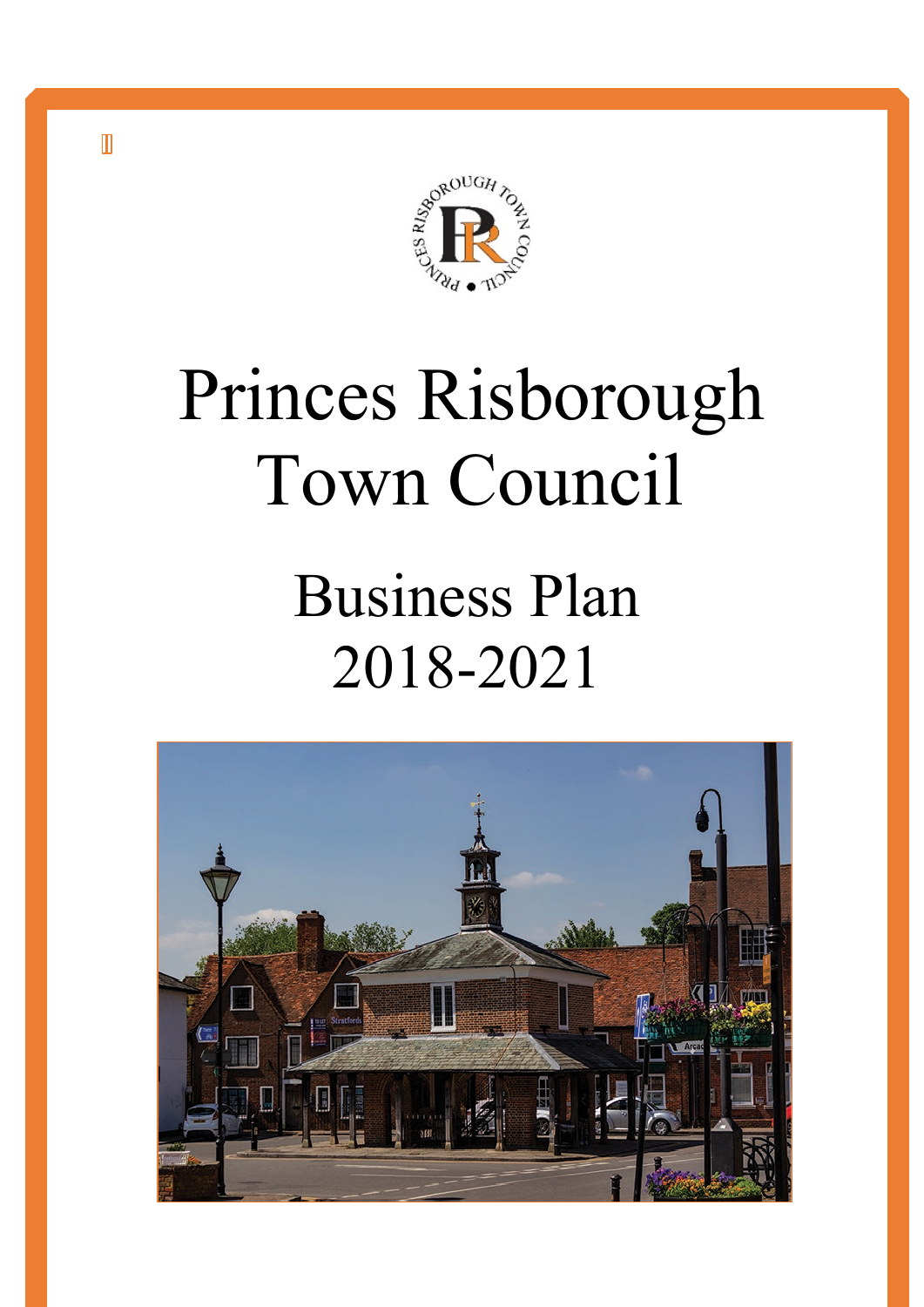

### INTRODUCTION

| Page 3  |
|---------|
|         |
| Page 3  |
| Page 4  |
| Page 5  |
|         |
| Page 6  |
| Page 8  |
| Page 10 |
| Page 10 |
| Page 11 |
| Page 11 |
|         |

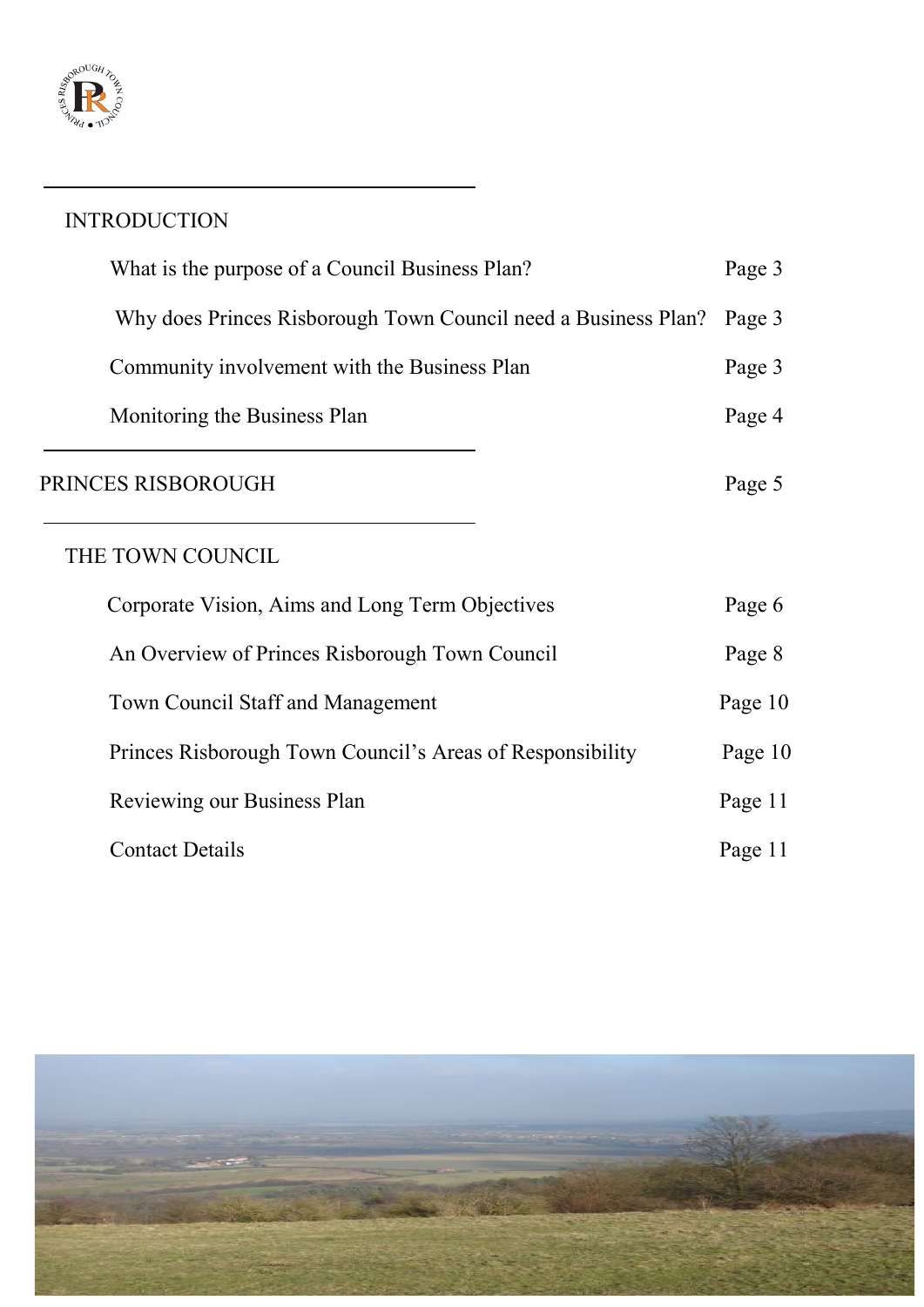



**Welcome to Princes Risborough Town Council's Business Plan.** 

**The plan describes the Council's vison, what we are trying to achieve, our objectives and key priorities until 2021.** 

**We are an ambitious Council often described by others as punching above its weight but we are all committed to help make Princes Risborough a better place.** 

**I believe that this document will ensure that the Council continues to focus on delivering excellent value for money services for everyone.**<br> *f* 

*Councillor Matthew Walsh – Chairman & Town Mayor*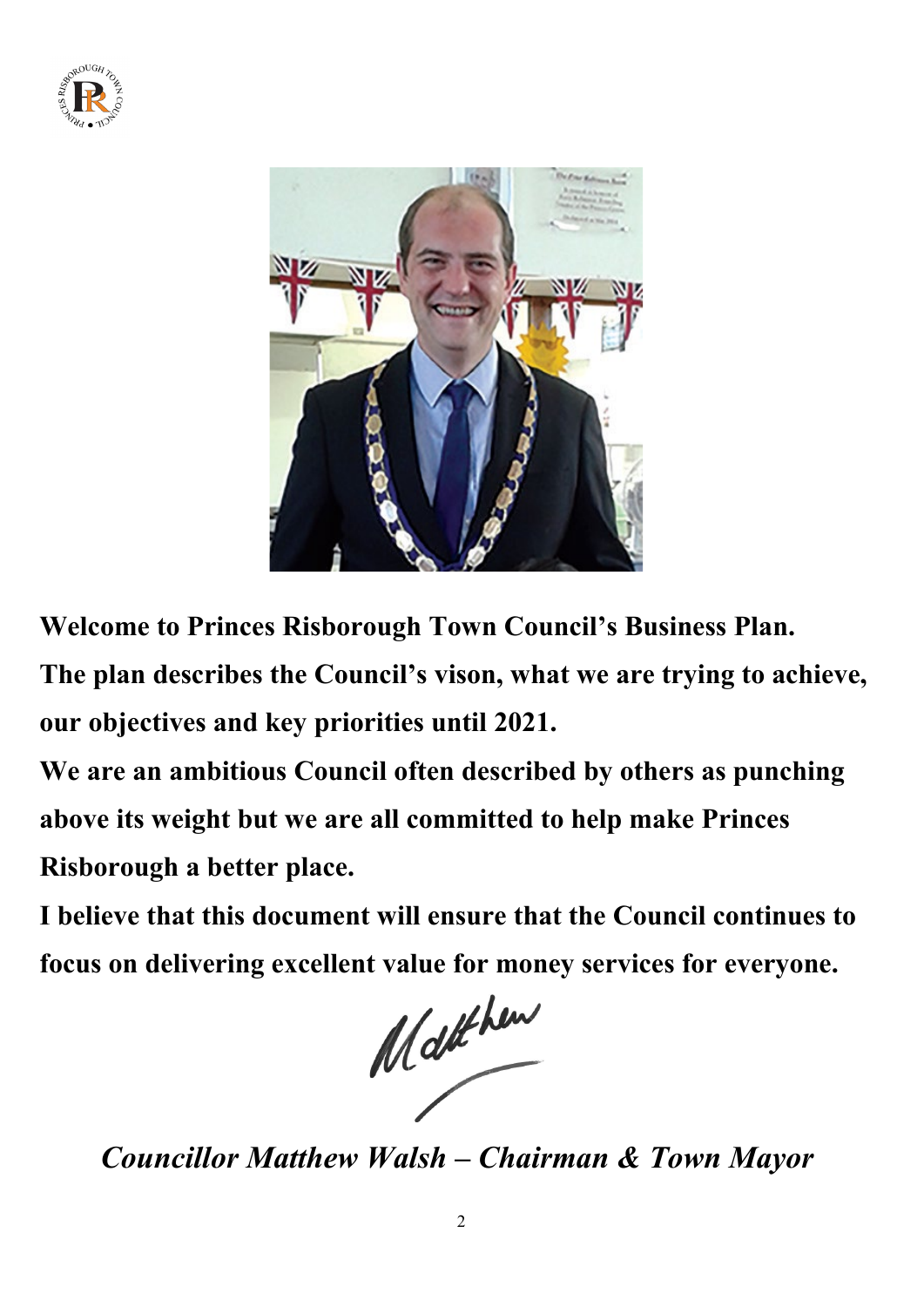

## **Introduction**

#### *What is a Town Council Business Plan?*

A Business Plan is the Town Council's blueprint for how it will work in a co-ordinated way in the best interests of all who live or work in the town or who use the Council's services. The Plan sets out the Council's values, vision and key objectives.

A Business Plan sets out the mission, objectives and key priorities of what an organisation wants to achieve, either directly or by trying to increase its influence on the relevant delivery body, such as the District or County Council. It is a Council's action plan for a set number of years. The Plan will help drive and determine the direction and content of all other internal strategies and resources of the Council.

This Business Plan sets out for Members, staff, and the community we serve, our mission, purpose and priorities for the next three years.

### *Why has Princes Risborough Town Council decided to produce a Business Plan?*

This Business Plan will help ensure that Princes Risborough Town Council can take a planned and consistent approach to:

The design and delivery of services

The prioritisation and allocation of resources

The achievement of real value for money

Having an agreed strategy provides a framework for the Town Council to work within, enabling it to operate in a more consistent and co-ordinated way. The Business Plan will allow the Council to become more confident and proactive in its decision making.

Later in the Plan we have identified:

The core objectives of the Council over the next three years. The key processes and actions associated with each of the Council's priorities

How we ensure Community Involvement

In determining the aims of the Council the Business Plan has:

Recognised national and local priorities

Taken account of the views of local communities

Princes Risborough Town Council is working closely with Wycombe District Council to develope a comprehensive Local Plan which involves a series of public consultation periods and events allowing residents to provide their input. The issues and public opinions highlighted during these consultation events will be used to help form and prioritise the Council's key aims and strategic points.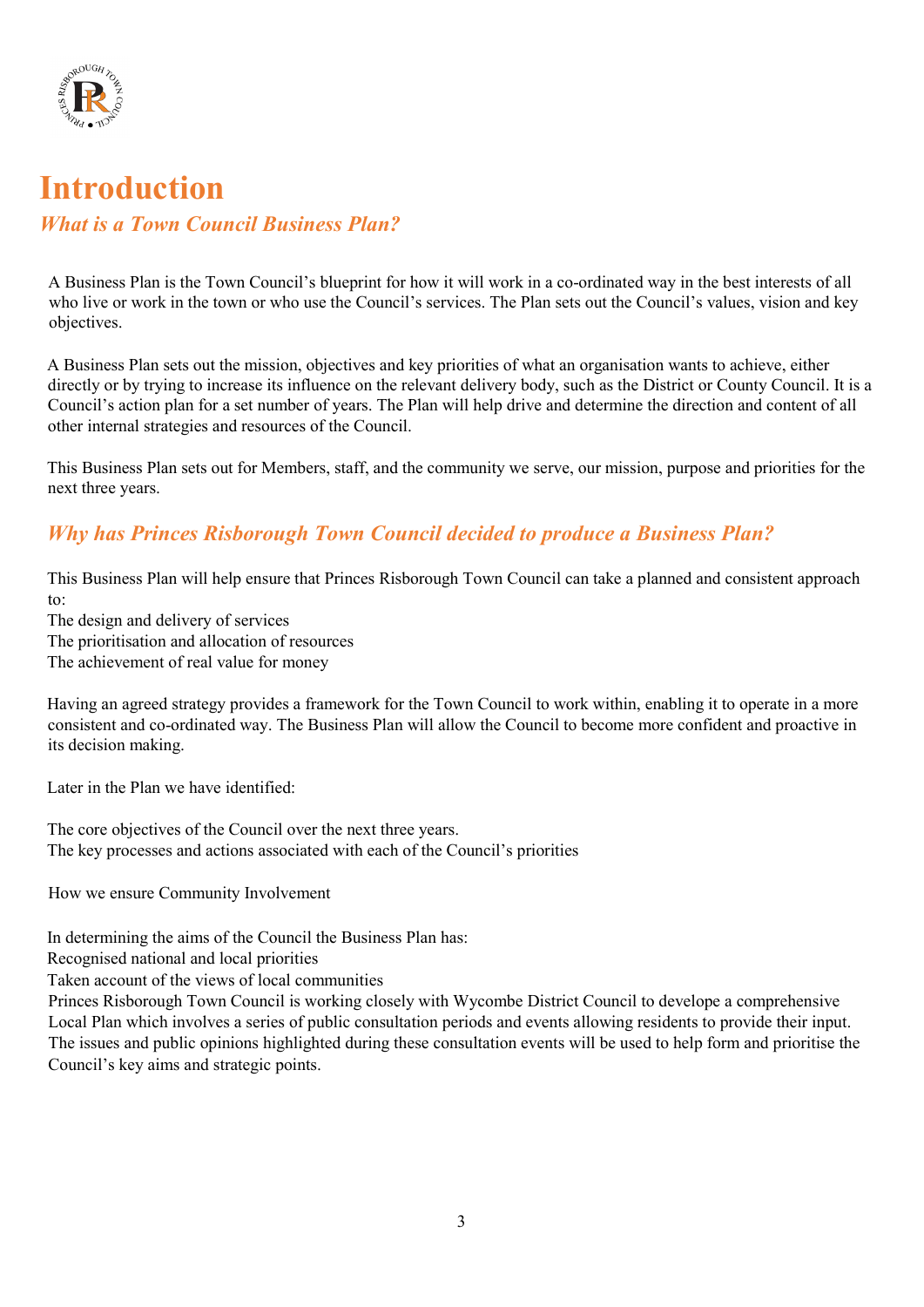

#### *Monitoring the Business Plan*

As mentioned above, the Plan will help drive and determine the direction and content of all other internal strategies and resources of the Council. The detailed content of the Plan will be strongly influenced by other work and will need to be regularly reviewed and updated accordingly. Internal pressure may arise from plans to improve service quality and the availability of resources, while external pressure may come from partnership work, other strategic plans, and Government legislation.

It is important that the Council measures its progress and creates an avenue to adapt its workings to ensure the plan is a success. The Finance Committee will review the Council's progress on a regular basis, decide if and where changes are needed and make a recommendation in a report to the full Council every 6 months. This will ensure the Council is actively pursuing its objectives, adapting and acting to meet its targets when necessary.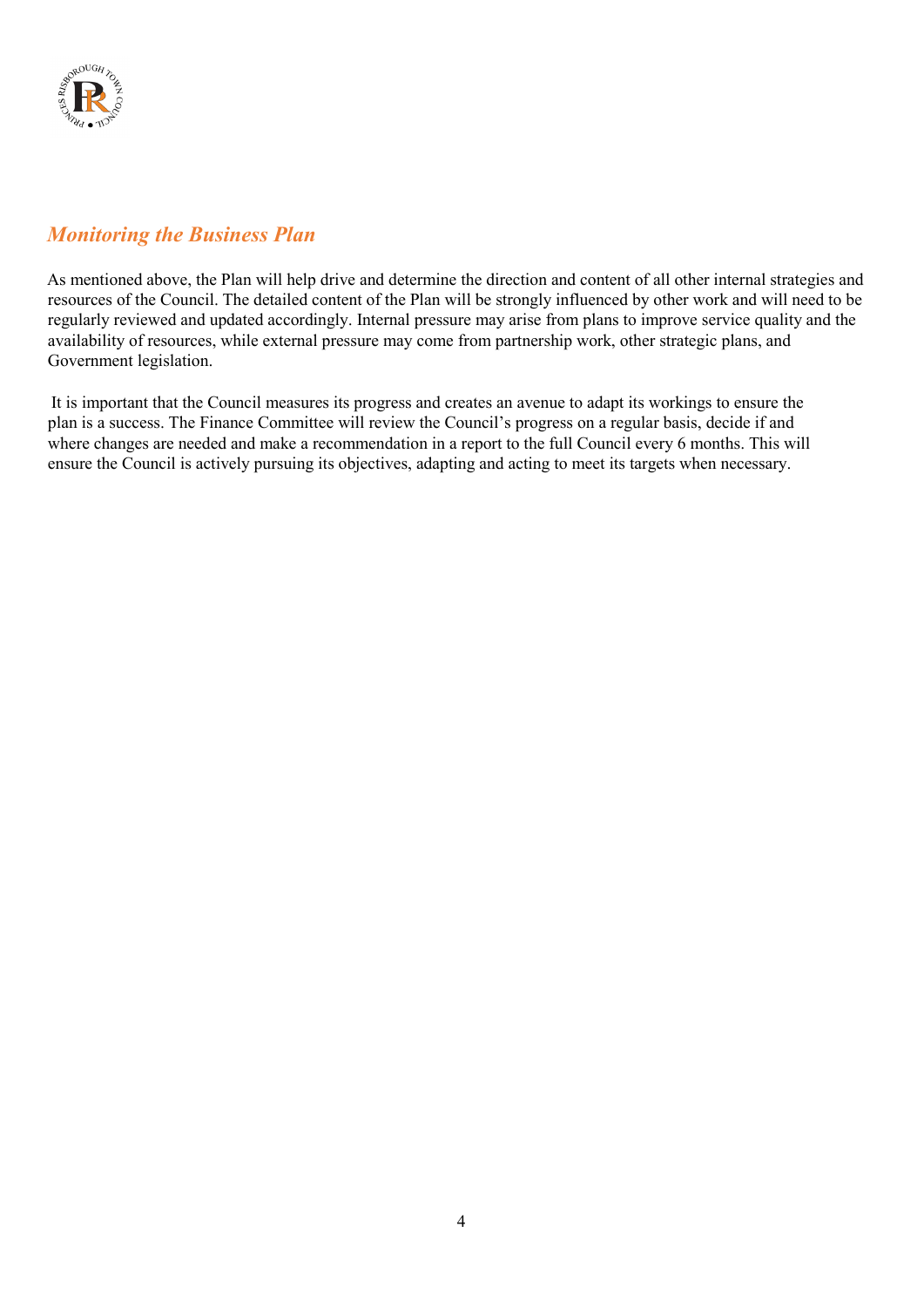

## **PRINCES RISBOROUGH The Local Picture**

Princes Risborough is situated on the western side of Buckinghamshire. The civil parish comprises the small country town of Princes Risborough, the village of Monks Risborough, and the hamlets of Whiteleaf (with its notable Cross cut in the chalk hillside), Alscot, Askett, Cadsden and part of Horsenden. In area it measures approximately four square miles. Princes Risborough is splendidly situated between the steep westward escarpment of the Chiltern Hills and the fertile Vale of Aylesbury. The town stands about 400 feet above sea level but the higher parts of the parish above Whiteleaf attain an elevation of nearly 800 feet.

The Chiltern Hills here command some of the finest panoramic views obtainable in the Home Counties, extending over the Thames into Berkshire, westwards to Oxford and to the northwest across the Midland shires. It is also a fantastic place to spot Red Kites that are flourishing in this part of the Chilterns. Princes Risborough lies below the western slopes of the Chiltern Hills in a broad gap to which, in all probability, it owes its existence. This provided travellers with a link between the River Thames and the Icknield Way, both of which were routes of prime importance from earliest times.

Also, the Area of Outstanding Natural Beauty which we protect today for our leisure would have had much greater practical significance for those travellers. The chalk downland of Saunderton Lee and clear springs, such as Pyrtle Spring, are cited by J.F. Head as making the area particularly favourable to early settlement, when much of the region was either wooded or marshy. Local names such as Slough and Ilimire (llmer) and even Summerleys (the summer fields) point to a generally higher water table than that of today.

There is ample evidence of those first inhabitants. The block of pebble conglomerate, commonly known as a 'Pudding Stone', which sits prominently at the roundabout in Horns Lane, is one of several in the Chilterns thought to have been way-markers for prehistoric man. For many years only its tip was visible, at the foot of a post in Back Lane, and the decision to use it to mark the New Road reflects a growing awareness of our heritage.

More familiar human traces lay in the recently re-excavated Neolithic barrow, some 5,500 years old, near Whiteleaf Cross and in a Beaker burial found in 1983 in Clifford Road, close to where an old track known as Barrow Way crossed the hill to Culverton. A Bronze Age axe was found on the site of the British Legion Hall, and the Iron Age is represented by earthworks on Pulpit Hill and Lodge Hill. Whiteleaf Cross itself, which dominates the landscape, remains a mystery, but probably dates from the 17th century. It is not mentioned in writing before 1738 and the earliest known drawing of it, dated 1742, is in the Bodleian library and entitled 'Crux Saxonica'. It is cut into the face of a promontory of the Chilterns above Whiteleaf and can be seen clearly across the Vale of Aylesbury.

Kop Hill is a long climbing road that leads from the town up towards Whiteleaf Cross. This steep hill was a very famous venue for Motor Racing in the early 20th C when the Kop Hill Climb was a popular and regular event in the racing calendar. It was abandoned after two accidents in 1925, but has recently been revived with great success. On the left as you climb Kop Hill, you will find the Brush Hill Local Nature Reserve. An Area of Special Scientific Interest, Brush Hill was awarded a grant from The Heritage Lottery Fund to help with its management and maintenance, as it is an important site for rare and endangered plants and wildlife.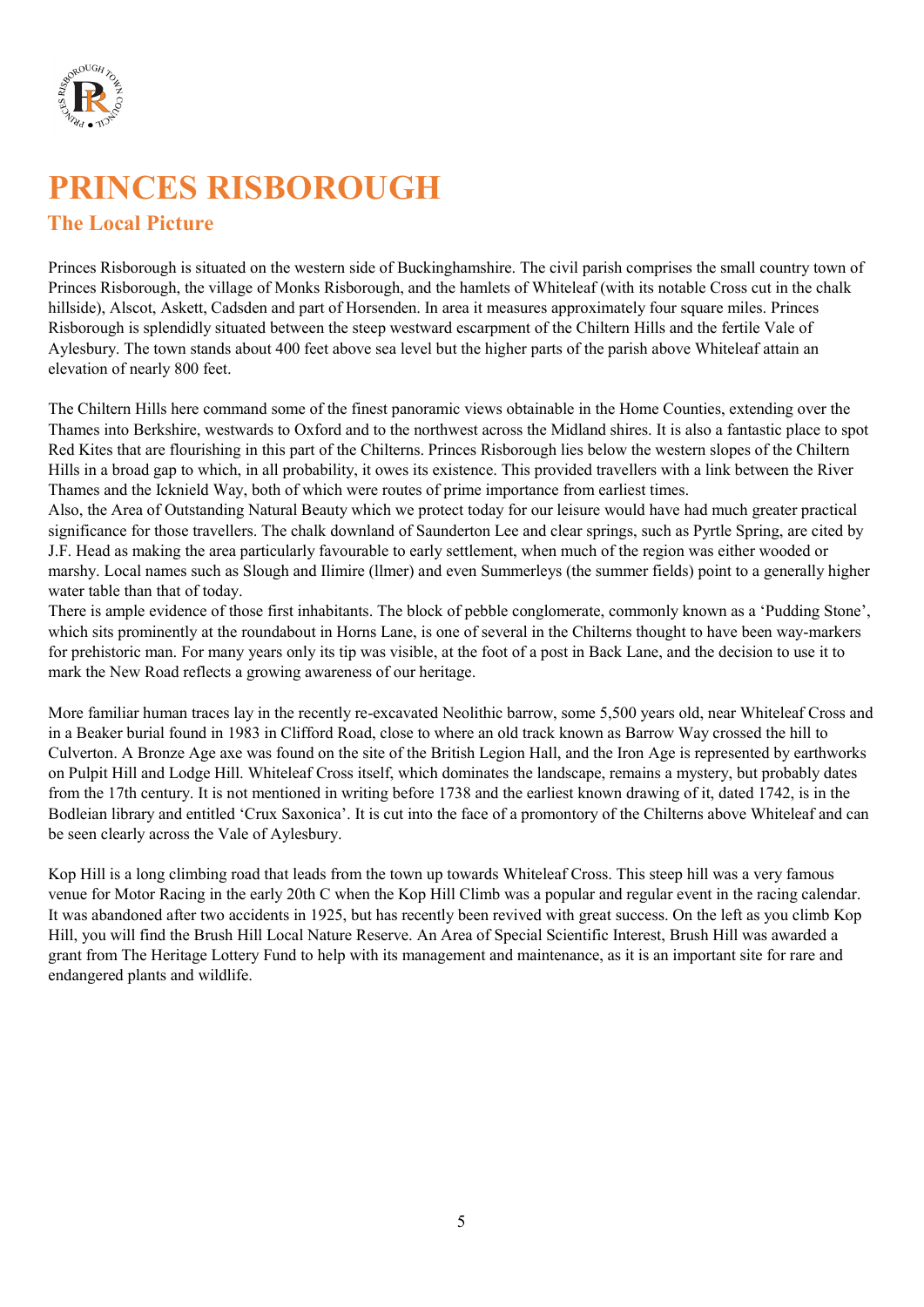

### **The Council's Vision, Aims and Long-Term Objectives**

The Town Council's vision is to make Princes Risborough a safe, healthy, prosperous and sustainable community. The Town Council's aim is to continuously improve the quality of life for all residents, whilst conserving our heritage and environment and retaining financial security.

A working group consisting of Council Members and the Clerk addressed how the Council will achieve this and as such Members agreed Princes Risborough Town Council needs to work towards achieving eight Core Objectives over the next three years;

- 1) The completion of a successful Local Plan and ensuring that the plan is being used appropriately to judge planning permissions within the town. The proposed expansion of the town will deliver hundreds of new homes during 2018-2021
- 2) Improve Community Spirit
- 3) Establish greater active engagement with local Partners and Public
- 4) Promote and improve economic activity within the Town and maintain lower than average council tax increases.
- 5) Maintain, improve and expand our green and open spaces (to include Phase 2 of Stratton Memorial Garden). Work with developers to negotiate the use of the Town Council Maintenance Team to maintain their green spaces precluding excessive residents' maintenance fees.
- 6) Achieve Gold Quality Award Status by 2019.
- 7) Develop an effective resources plan (to include an income generation plan, adequate staffing to achieve our ambitions and good value council processes). Prioritise investment of CIL funds to provide future income by investing in property.
- 8) Make Princes Risborough an even more attractive Town (including improved infrastructure) for residents and visitors.

Each of these objectives contains specific projects and activities that the Council is already doing, or must begin, to achieve the set objective.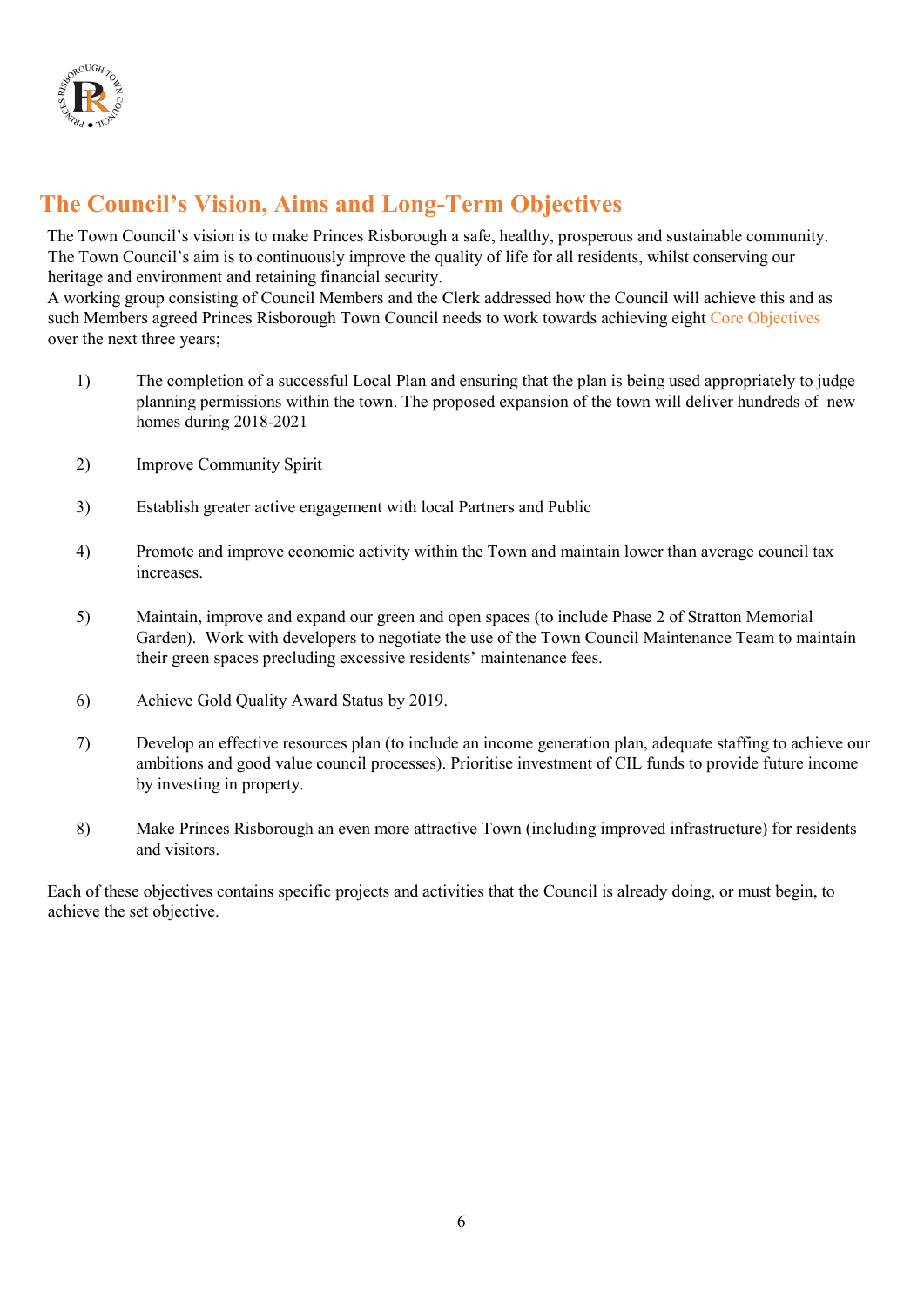

#### *Key Processes*

The successful achievement of the Council's core objectives is dependent on the Council and its Officers performing certain key projects, process and activities exceptionally well, in order for us to be confident that we are well placed to be achieving the objectives set out above.

The Council has highlighted the below seven processes as being crucially important;

- Developing Capability of Council Staff
- Investment in Vehicles and Equipment.
- Liaising with, and influencing, other key bodies
- Long term and tactical planning
- Knowledge Management
- Developing Policy
- Community Engagement

The Council has reviewed threats and opportunities for each of the Key Processes and has developed action points for each. This includes consideration during the setting of precept.

#### **STRENGTHS**

Majority of committed enthusiastic councillors Determination for PRTC to progress Dedicated and skilled staff Sound financial position/ access to CIL funding PRTC assets- Market House, Play areas, Stratton Memorial Garden Committed to engagement Volunteers in the community

WEAKNESSES Lack of public understanding of how a council works Office accommodation limited.

#### OPPORTUNITIES

General Power of Competence Devolution of services from other authorities Skills possessed by Councillors and Staff Increase in community engagement

#### THREATS

Resourcing of devolved services Not building relationships with other authorities in particular the new principle authority Increasing population – infrastructure and expectation Projects not living up to expectation – delivery taking too long Rising costs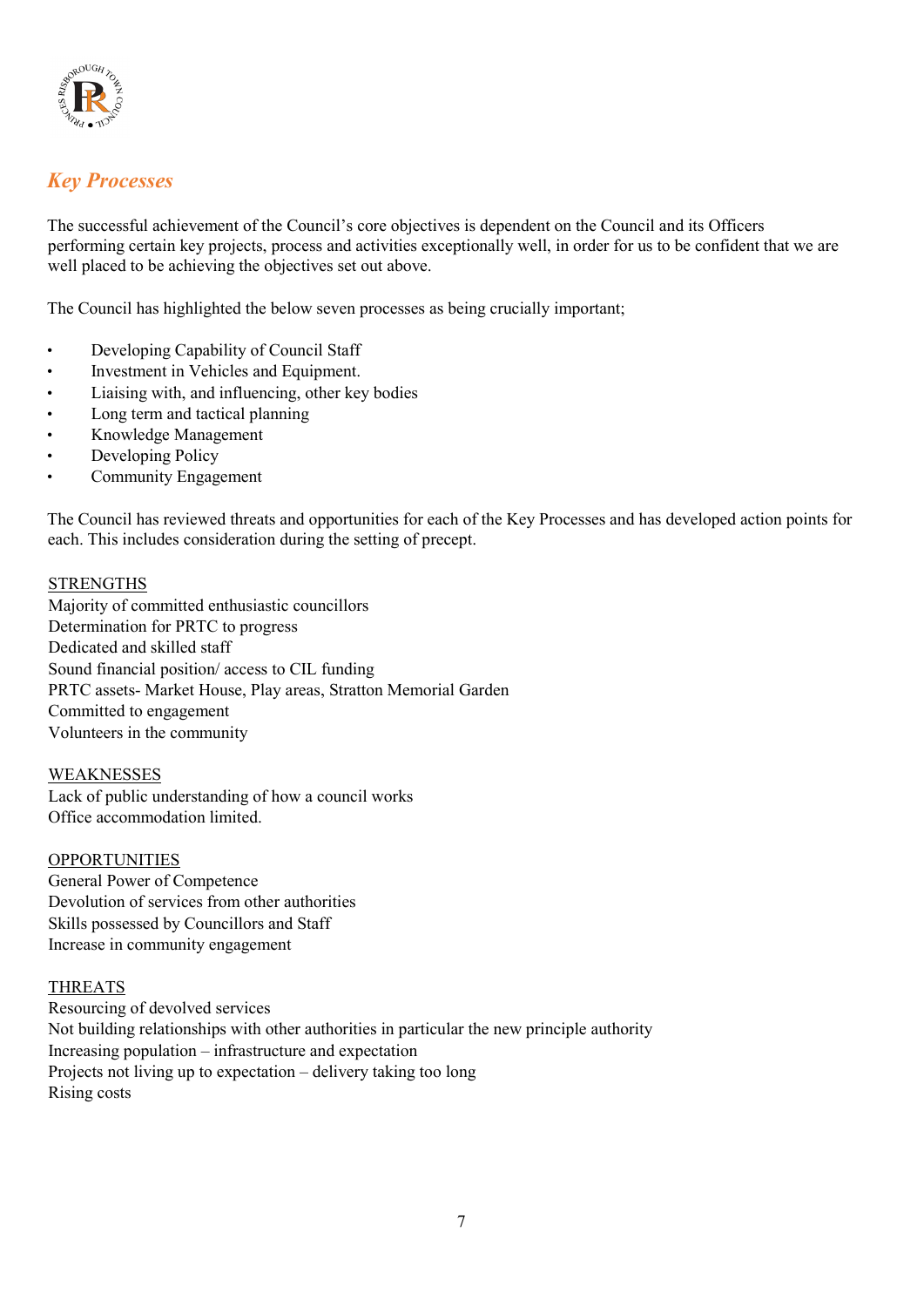

## **An Overview of Princes Risborough Town Council**

Princes Risborough has three tiers of local government, each with differing areas of responsibilities. Princes Risborough Town Council is the first and most local tier of government for residents of Princes Risborough Parish.

Wycombe District Council is the second tier and is responsible for services within Princes Risborough including, parking, housing and street cleaning. The third tier of local government is Buckinghamshire County Council, its responsibilities include education, highways, libraries, rights of way, health and social services.

As of September 2018, Princes Risborough Town Council has 13 elected Councillors who are elected every four years. The Town Mayor and Deputy Town Mayor are elected by Councillors at the Annual Statutory Meeting in May.

The Council has 6 standing committees, each with its own remit;

#### **Admin & HR**

The administration of the Council is managed by the Town Clerk. As Head of the Administration the Clerk advises the Council on new developments in procedures, law, and local council work and covers all areas such as Employment, Health & Safety, Legal and all other matters relating to employment and council work.

The Town Clerk is also responsible for day to day line management and performance management and appraisal of any staff employed by the Town Council. This will be reported on to the Committee.

The Administration/Human Resources Committee's role is to make recommendations to Full Council on:-

All aspects of the Council's policies and strategy relating to its staff.

All staff recruitment, appointments, training and disciplinary matters·

The training and qualification policy of the Council

The provision of office accommodation  $\cdot$ 

Establishing the health, safety and welfare policies of the Council and oversee implementation and compliance The staffing levels necessary to efficiently discharge the work required by the Council

The Committee has the delegated authority to manage issues including: -

To provide support and assistance to the Town Clerk with staffing and staff conduct matters

To review and engage with schemes for the employment of people under job creation and youth training programmes ·

To ensure that all disciplinary and grievance policies are dealt with in line with the Council's procedures ·

To recommend, authorise and oversee all training for employees and Councillors ·

To deal with matters regarding Councillor /Staff conduct.

To approve job descriptions and review workloads periodically

#### **Town**

The Town Committee is responsible for the organisation and running of the street market and general maintenance of the Town, Parks and Stratton Memorial Garden. This includes lighting, litter & glass picking, dog waste collections in the parks, grass cutting, trees and flowerbeds, playground equipment maintenance, war memorials, CCTV maintenance, Market House maintenance.

#### **Finance**

The Finance Committee is the financial link between the full Town Council and the 'spending' committees, ie Administration/HR, Town, Events and Public Relations committees. The Town Council requires that those committees whose activities necessitate spending and the production of tenders should be held responsible for the development and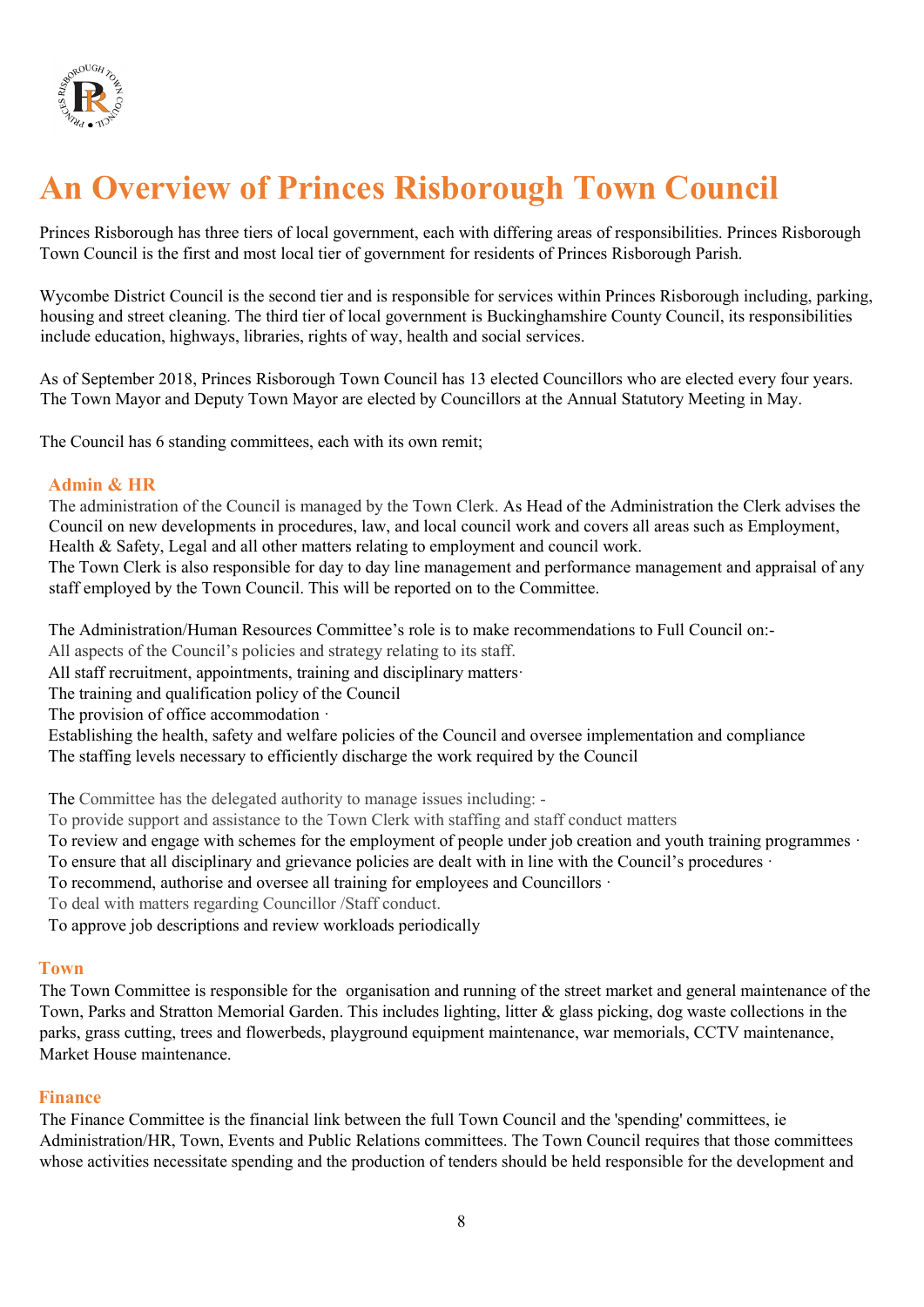

the management of their individual budgets. This devolution of financial responsibility is intended to engender a greater feeling of ownership within the individual committees and lead to better value for money for the town.

At the start of each financial year, a council meeting is held to agree the estimated expenditure of all committees for the coming year and, from this, to establish the town's precept (the amount of money the council asks for in the council tax under 'parish'). This goes to the Finance Committee for a final check, before being passed by them to the full Town Council for formal endorsement.

The Finance Committee's membership comprises the chairmen of each of the spending committees. The Chairman of the Town Council is an ex officio member. The Chairman and Vice-chairman of the Finance Committee are council members with no other chair responsibilities. Throughout the year the Finance committee monitors expenditure to ensure probity and value for money, and to check that the rate of spend is acceptable. The composition of the committee allows free and open discussion on all financial matters and the means to respond rapidly to any unforeseen problems.

#### **Planning**

This committee has three key roles: it reviews every planning application, considers tree applications, and takes part in various district and regional consultations where they may impact on Princes Risborough.

The Town Council is a statutory consultee, and reviews all planning applications and advises WDC should they not meet local requirements and aspirations. However, it should be noted that Wycombe District Council makes the final decision on all planning applications, and does not always agree with the Town Council's comments.

#### **Events**

The Town Centre & Events Committee remit is to make the town centre a pleasant place to come to, and to put on events for residents and visitors. All events are aimed to strengthen our community, young and old; and contribute to making Princes Risborough an especially vibrant town. Many events are run in partnership with local groups and organisations. The Committee also takes responsibility for the running of Risborough in Bloom, youth projects and the promotion of the town through appropriate media.

#### **Public Relations**

The Public Relations are responsible for the production and distribution of Crosstalk newsletter, website management, and public meetings.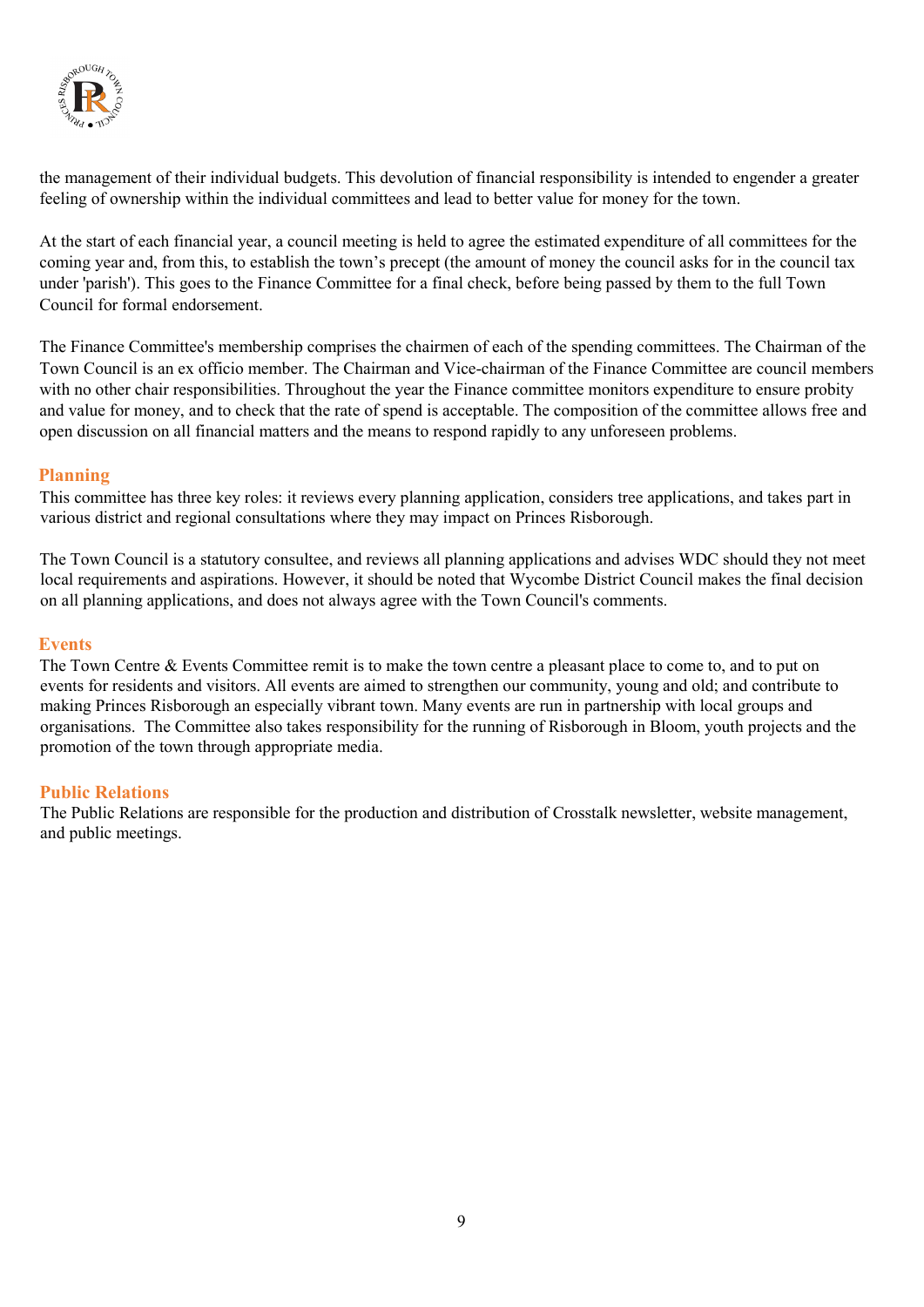

## **The Town Council Management Structure**

The administration of the Town Council is carried out by the qualified Town Clerk who is appointed by the Town Council. The Town Clerk is required to carry out all the functions required by law as the Town Council's proper officer and to issue all statutory notifications. The Town Clerk is also the Responsible Financial Officer.

The Town Council is supported by a team of 8 members of staff as detailed in the below management structure diagram.



#### *Council Assets and Areas of Responsibility*

Wades Park Earle Mitchell Park Bus Shelters St Dunstan's Park Footway Lighting Stratton Memorial Garden **Play Equipment in Parks** Market House Dovecote Rag Pit

#### **Assets Grounds Maintenance - Areas of Responsibility**

King George V Park Planters and Hanging Baskets Crescent Park Provision of Litter & Dog Bins in the Parks.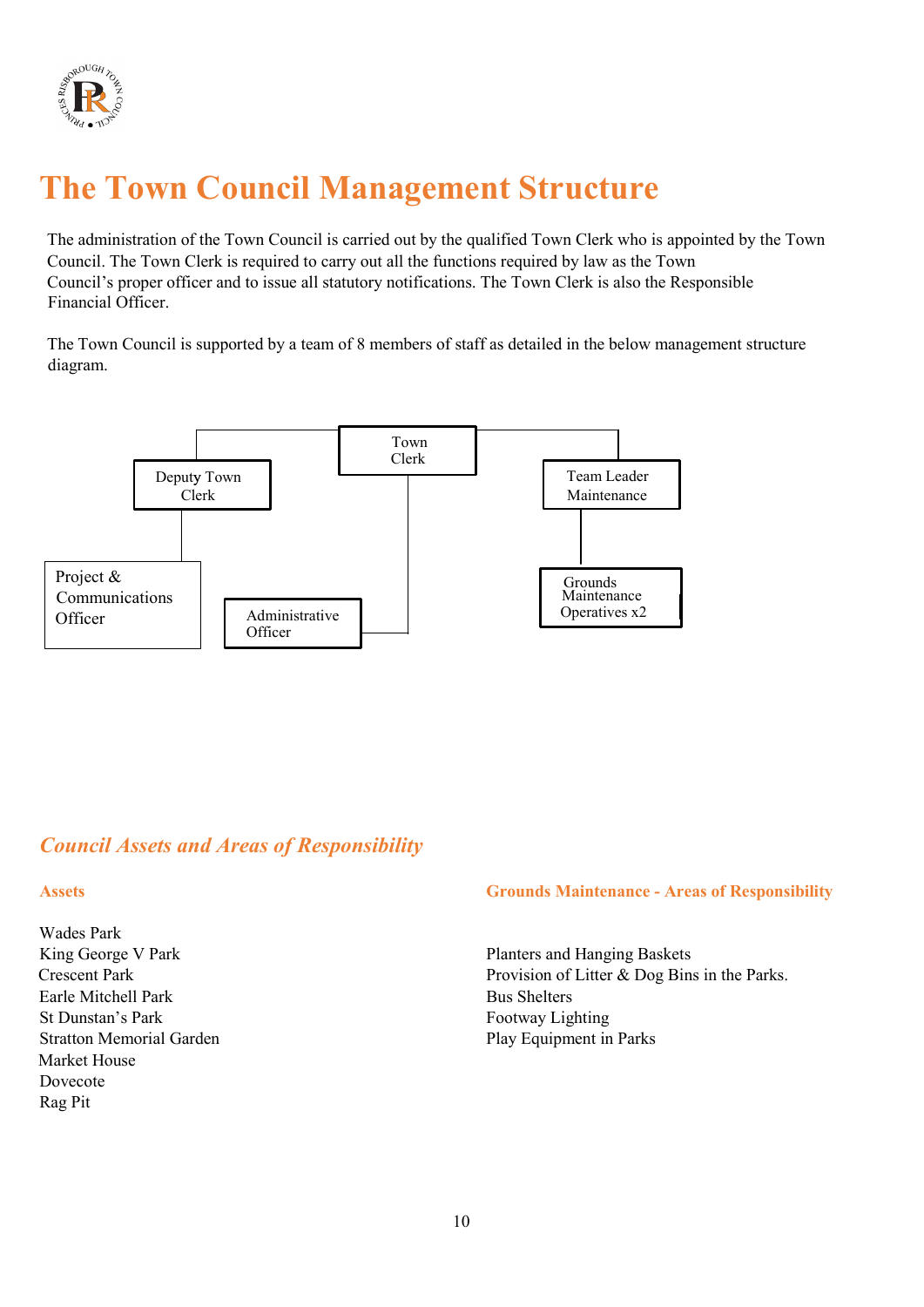

## *Your Views Matter - Reviewing Our Business Plan*

The Business Plan will be a regular item on the agenda for the Finance Committee to ensure the Council formally reviews its progress and objectives.

The Business Plan will be reviewed annually in September to enable any changes to be considered during the Precept planning for the following year.

#### *We want to know what you think about this plan and its contents*

Our Business Plan shall form one of the main ways the Council will inform the public about what we are doing to meet the needs of the community. We welcome any comments on our Business Plan and would appreciate views on its content and format. If you require any further information that would help you understand what we are trying to achieve, please let us know.

More information about the Council, including an electronic version of this Plan, is available on our website [www.princesrisboroughtowncouncil.gov.uk](http://www.princesrisboroughtowncouncil.gov.uk/)

How to Contact us:

Princes Risborough Town Council Princes Centre Clifford Road Princes Risborough Bucks HP27 0DP

**Tel:** 01844 275912

[towncouncil@princesrisboroughtowncouncil.gov.uk](mailto:towncouncil@princesrisboroughtowncouncil.gov.uk)

[www.princesrisboroughtowncouncil.gov.uk](http://www.princesrisboroughtowncouncil.gov.uk/)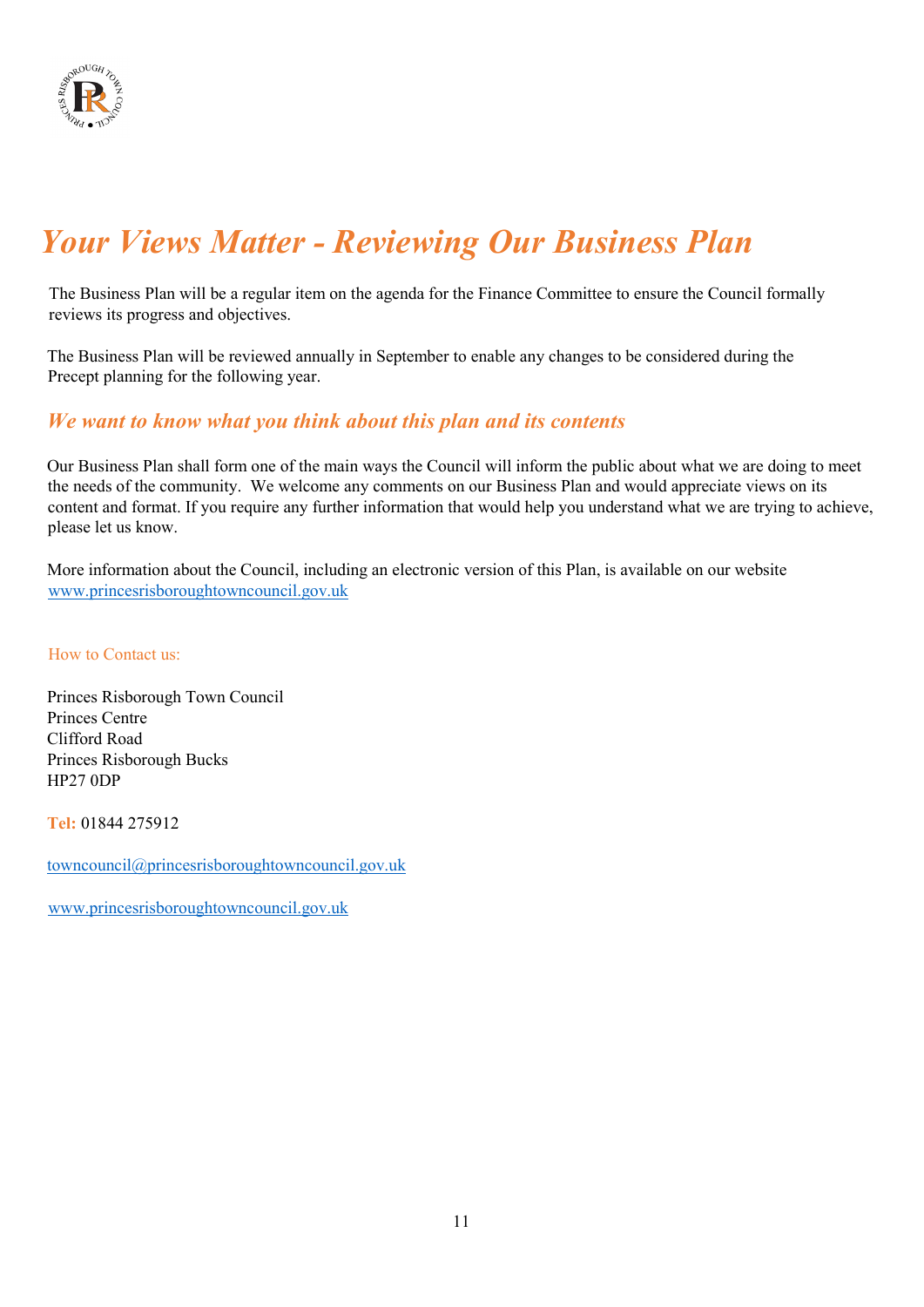#### **Princes Risborough Town Council <b>BUSINESS PLAN - APPENDIX A**

| <b>Budget</b>                                              | <b>Current Year</b><br>2018/2019 | 2019/2020     | 2020/2021     |
|------------------------------------------------------------|----------------------------------|---------------|---------------|
|                                                            |                                  |               |               |
| <b>Personnel Costs</b>                                     | £ 203,512.00                     | £222,582.00   | £228,034.00   |
| <b>Devolved Services income</b>                            | $-E$ 24,199.00                   | £104,683.00   | £25,673.00    |
| Total                                                      | £179, 313.00                     | £117,899.00   | £202,361.00   |
|                                                            |                                  |               |               |
| <b>Office &amp; Administration</b>                         | £15,641.00                       | £16,110.00    | £16,594.00    |
|                                                            |                                  |               |               |
| <b>Councillor &amp; Mayoral Costs</b>                      | £ 4,050.00                       | £4,171.00     | £4,300.00     |
|                                                            |                                  |               |               |
| <b>Audit Fee</b>                                           | £ 1,500.00                       | £2,000.00     | £2,000.00     |
|                                                            |                                  |               |               |
| Insurance                                                  | £4,700.00                        | £4,700.00     | £4,700.00     |
|                                                            |                                  |               |               |
| <b>Community Grants</b>                                    | £8,910.00                        | £9,000.00     | £9,000.00     |
|                                                            |                                  |               |               |
|                                                            |                                  |               |               |
| Parks including loan                                       | £15,908.00                       | £20,000.00    | £20,000.00    |
| <b>Sport Pitches Income</b>                                | $-E 1,600.00$                    | $-E 2,000.00$ | $-E 2,000.00$ |
| Total                                                      | £14,308.00                       | £18,000.00    | £18,000.00    |
|                                                            |                                  |               |               |
| Maintenance of Town & Open Spaces including<br><b>CCTV</b> | £94,323.00                       | £80,000.00    | £80,000.00    |
|                                                            |                                  |               |               |
| Stratton Memorial Garden including Loan                    | £ 21,070.00                      | £21,600.00    | £22,140.00    |
| <b>Burial Income</b>                                       | $-E 10,000.00$                   | -£10,323.00   | -£10,500.00   |
| Total                                                      | £11,070.00                       | £11,277.00    | £11,559.00    |
|                                                            |                                  |               |               |
| <b>Market House</b>                                        | £<br>2,020.00                    | £5,000.00     | £2,500.00     |
| <b>Market House Income</b>                                 | E 2,200.00                       | E2,200.00-    | $-E2,200.00$  |
| Total                                                      | -£<br>180.00                     | £2,800.00     | £300.00       |
|                                                            |                                  |               |               |
| <b>Market Stalls</b>                                       | £ 3,060.00                       | £3,137.00     | £3,215.00     |
| Market Stalls rental income                                | $-E 10,000.00$                   | $-£10,250.00$ | $-£10,506.00$ |
| Total                                                      | $-E$ 6,940.00                    | $-£7,113.00$  | $-E7,291.00$  |
|                                                            |                                  |               |               |
| <b>Public Relations</b>                                    | 12,861.00<br>£                   | £11,300.00    | £11,583.00    |
|                                                            |                                  |               |               |
| Events                                                     | £ 27,520.00                      | £27,520.00    | £27,520.00    |
| <b>Events Income</b>                                       | -£<br>2,500.00                   | $-E2,500.00$  | $-E2,500.00$  |
| Total                                                      | 25,020.00<br>£                   | £25,020.00    | £25,020.00    |
|                                                            |                                  |               |               |
| Subscriptions                                              | £<br>1,620.00                    | £2,000.00     | £ 2,200.00    |